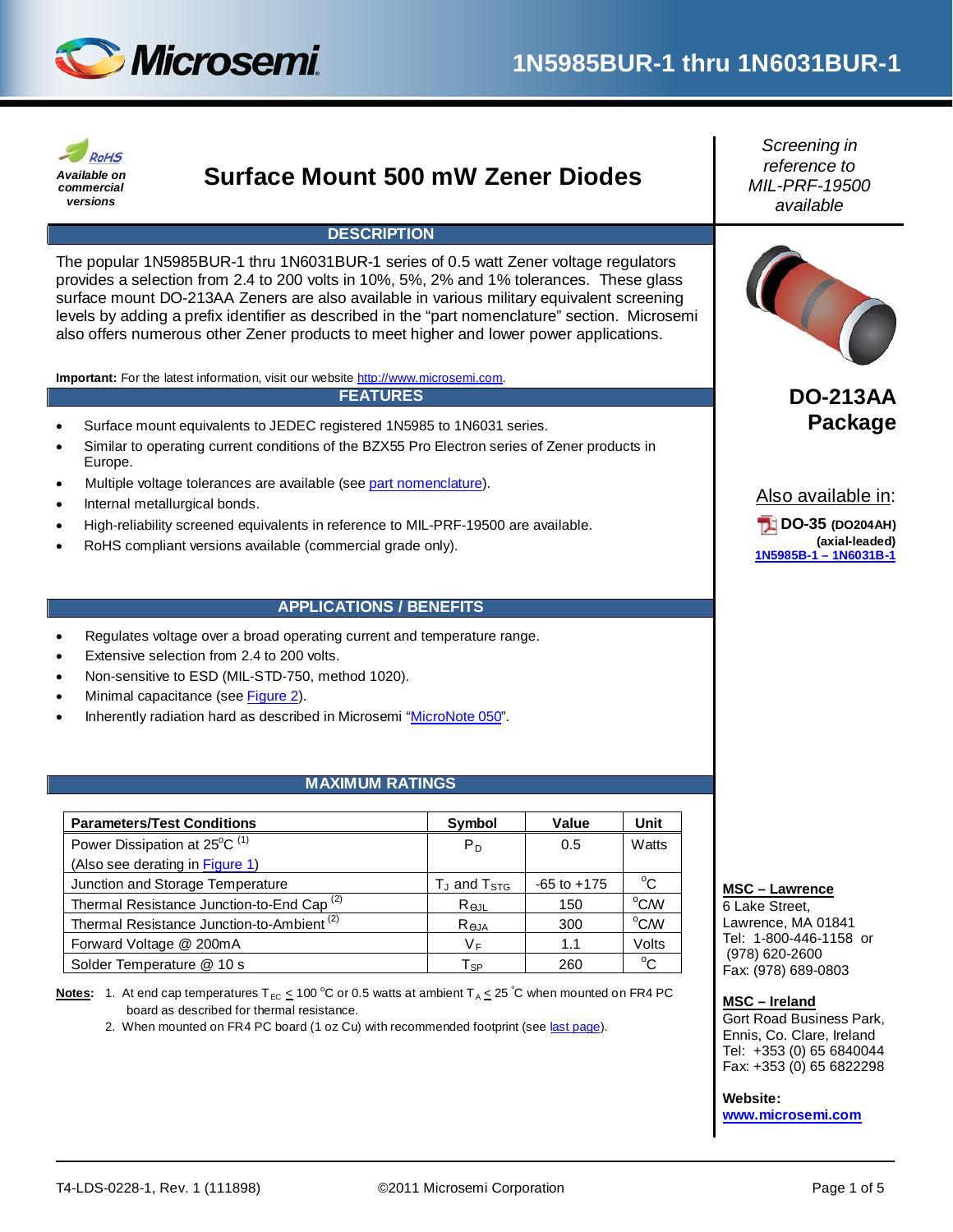

#### **MECHANICAL and PACKAGING**

- CASE: Hermetically sealed glass DO-213AA (SOD80 or MLL34) MELF style package.
- TERMINALS: End caps tin-lead or RoHS compliant matte-tin (commercial grade only) plating solderable per MIL-STD-750, method 2026.
- POLARITY: Cathode indicated by band where diode is to be operated with the banded end positive with respect to the opposite end for Zener regulation.
- MARKING: Cathode band only.
- TAPE & REEL option: Standard per EIA-481-B with 12 mm tape (add "TR" suffix to part number). Consult factory for quantities.
- WEIGHT: 0.04 grams.
- See [Package Dimensions](#page-4-1) on last page.

#### **PART NOMENCLATURE**

<span id="page-1-0"></span>

| <b>SYMBOLS &amp; DEFINITIONS</b> |                                                                                                                                  |  |  |  |  |
|----------------------------------|----------------------------------------------------------------------------------------------------------------------------------|--|--|--|--|
| Symbol                           | <b>Definition</b>                                                                                                                |  |  |  |  |
| I <sub>R</sub>                   | Reverse Current: The maximum reverse (leakage) current that will flow at the specified voltage and temperature.                  |  |  |  |  |
| $I_z$ , $I_{ZT}$ , $I_{ZK}$      | Regulator Current: The dc regulator current ( $I_z$ ), at a specified test point ( $I_{zT}$ ), near breakdown knee ( $I_{zK}$ ). |  |  |  |  |
| I <sub>ZM</sub>                  | Maximum Regulator (Zener) Current: The maximum rated dc current for the specified power rating.                                  |  |  |  |  |
| VF.                              | Maximum Forward Voltage: The maximum forward voltage the device will exhibit at a specified current.                             |  |  |  |  |
| Vz.                              | Zener Voltage: The Zener voltage the device will exhibit at a specified current $(1z)$ in its breakdown region.                  |  |  |  |  |
| $Z_{7T}$ or $Z_{7K}$             | Dynamic Impedance: The small signal impedance of the diode when biased to operate in its breakdown region at a                   |  |  |  |  |
|                                  | specified rms current modulation (typically 10% of $I_{ZT}$ or $I_{ZK}$ ) and superimposed on $I_{ZT}$ or $I_{ZK}$ respectively. |  |  |  |  |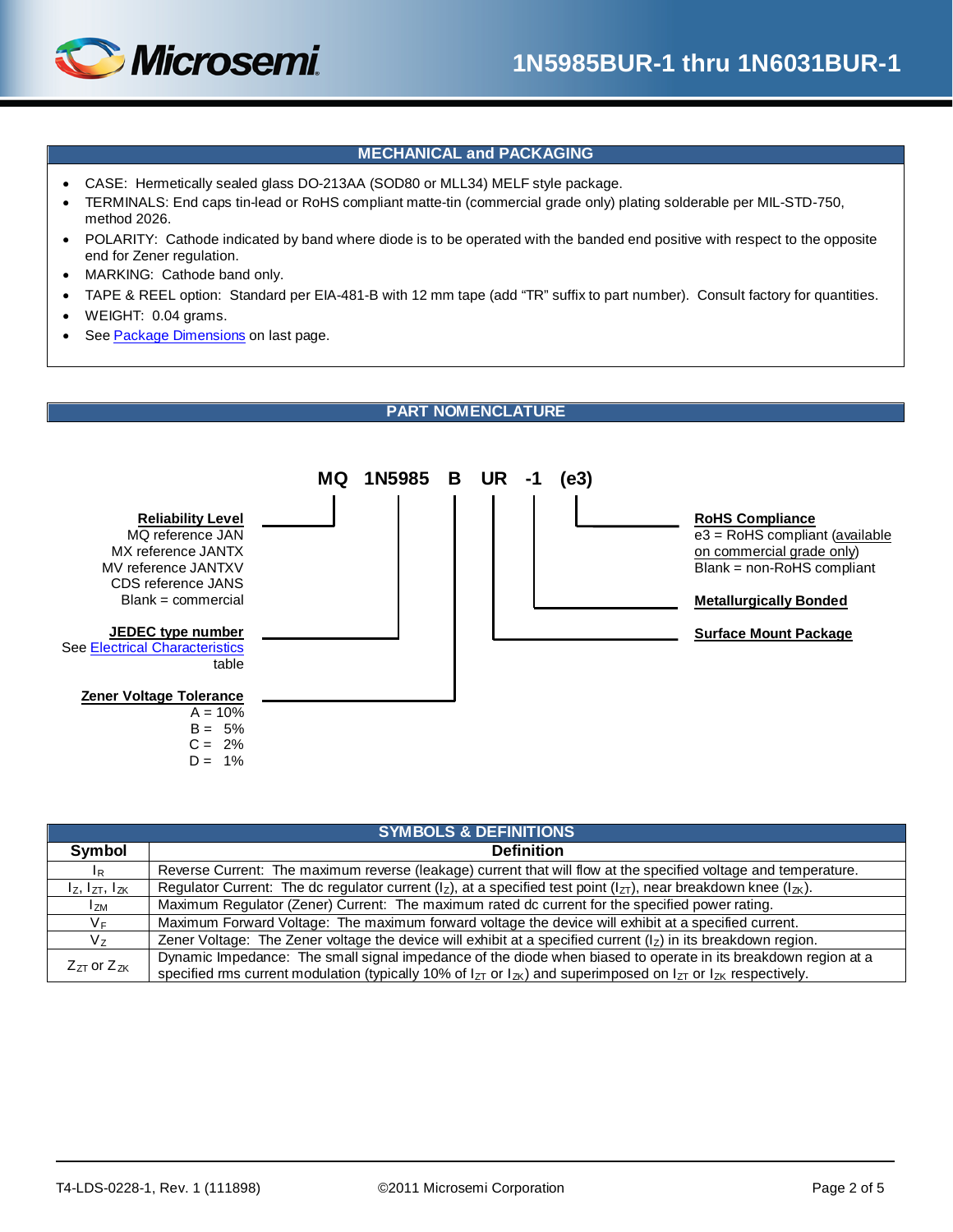

<span id="page-2-0"></span>

| $\overline{\circ}$<br>$\overline{V_R}$<br>$I_R$<br>$Z_{ZT}$ @ $I_{ZT}$<br>$Z_{ZK}$ @ $I_{ZK} = 0.25$ Ma<br>Coeff.<br>Voltage<br>Current<br>$I_{ZT}$<br>of Zener<br>$V_z \otimes I_{ZT}$<br><b>IzM</b><br><b>Volts</b><br>Ohms<br>Voltage<br><b>JEDEC</b><br>(Note 2)<br>Ohms<br>μA<br>(Note 3)<br>B, C, D<br>B, C, D<br>B, C, D<br>B, C, D<br>A<br>Α<br>A<br><b>Type</b><br>Α<br>$\alpha_{VZ}$<br><b>Suffix</b><br>%/°C<br><b>Number</b><br><b>Suffix</b><br><b>Suffix</b><br><b>Suffix</b><br><b>Suffix</b><br><b>Suffix</b><br><b>Suffix</b><br><b>Suffix</b><br><b>Volts</b><br>mA<br>mA<br>1N5985BUR<br>2.4<br>$5.0\,$<br>110<br>1800<br>2000<br>100<br>0.5<br>208<br>$-0.090$<br>100<br>100<br>1.0<br>2.7<br>$5.0\,$<br>110<br>1900<br>2200<br>75<br>100<br>1.0<br>0.5<br>$-0.075$<br>1N5986BUR<br>100<br>185<br>3.0<br>95<br>100<br>2000<br>2300<br>50<br>100<br>1.0<br>0.5<br>167<br>$-0.070$<br>1N5987BUR<br>5.0<br>95<br>100<br>2200<br>2400<br>25<br>75<br>0.5<br>$-0.060$<br>1N5988BUR<br>3.3<br>5.0<br>1.0<br>152<br>15<br>50<br>0.5<br>1N5989BUR<br>3.6<br>$5.0\,$<br>90<br>95<br>2300<br>2500<br>1.0<br>139<br>$-0.055$<br>3.9<br>$5.0\,$<br>90<br>95<br>2400<br>2500<br>10<br>25<br>1.0<br>1.0<br>128<br>$-0.045$<br>1N5990BUR<br>4.3<br>$5.0\,$<br>88<br>90<br>2500<br>2500<br>$5.0\,$<br>15<br>1.0<br>1.0<br>116<br>$-0.010$<br>1N5991BUR<br>70<br>90<br>2200<br>2500<br>10<br>1.5<br>1.0<br>1N5992BUR<br>4.7<br>5.0<br>3.0<br>106<br>$+0.010$<br>5.0<br>1N5993BUR<br>5.1<br>$5.0\,$<br>50<br>88<br>2050<br>2500<br>2.0<br>2.0<br>1.0<br>98<br>$+0.025$<br>5.6<br>$5.0\,$<br>25<br>70<br>1800<br>2200<br>2.0<br>3.0<br>3.0<br>1.5<br>89<br>$+0.035$<br>1N5994BUR<br>6.2<br>$5.0\,$<br>10<br>50<br>1300<br>2050<br>1.0<br>2.0<br>4.0<br>2.0<br>81<br>$+0.040$<br>1N5995BUR<br>25<br>6.8<br>5.0<br>8.0<br>750<br>1800<br>1.0<br>2.0<br>5.2<br>3.0<br>74<br>$+0.044$<br>1N5996BUR<br>1N5997BUR<br>7.5<br>$5.0\,$<br>7.0<br>10<br>600<br>1300<br>0.5<br>1.0<br>67<br>$+0.051$<br>6.0<br>4.0<br>8.2<br>$5.0\,$<br>7.0<br>15<br>600<br>750<br>0.5<br>1.0<br>6.5<br>5.2<br>$+0.055$<br>1N5998BUR<br>61<br>9.1<br>$5.0\,$<br>10<br>18<br>600<br>600<br>0.1<br>0.5<br>7.0<br>6.0<br>55<br>$+0.061$<br>1N5999BUR<br>10<br>5.0<br>15<br>22<br>600<br>600<br>0.1<br>0.5<br>8.0<br>6.5<br>50<br>$+0.065$<br>1N6000BUR<br>11<br>$\overline{25}$<br>45<br>1N6001BUR<br>$5.0\,$<br>18<br>600<br>600<br>0.1<br>0.1<br>8.4<br>7.0<br>$+0.068$<br>12<br>$5.0\,$<br>22<br>32<br>600<br>600<br>0.1<br>0.1<br>9.1<br>8.0<br>42<br>$+0.073$<br>1N6002BUR<br>13<br>25<br>36<br>600<br>0.1<br>0.1<br>8.4<br>38<br>1N6003BUR<br>5.0<br>600<br>9.9<br>$+0.075$<br>32<br>0.1<br>33<br>15<br>$5.0\,$<br>42<br>600<br>600<br>0.1<br>11<br>9.1<br>$+0.079$<br>1N6004BUR<br>16<br>12<br>31<br>1N6005BUR<br>$5.0\,$<br>36<br>48<br>600<br>600<br>0.1<br>0.1<br>9.9<br>$+0.080$<br>18<br>42<br>55<br>600<br>600<br>0.1<br>0.1<br>14<br>11<br>28<br>$+0.083$<br>1N6006BUR<br>5.0<br>48<br>62<br>600<br>600<br>0.1<br>0.1<br>12<br>25<br>$+0.085$<br>1N6007BUR<br>20<br>5.0<br>15<br>55<br>70<br>600<br>600<br>0.1<br>0.1<br>17<br>14<br>23<br>1N6008BUR<br>22<br>5.0<br>$+0.087$<br>$\overline{24}$<br>62<br>21<br>1N6009BUR<br>$5.0\,$<br>78<br>600<br>600<br>0.1<br>0.1<br>18<br>15<br>$+0.090$<br>1N6010BUR<br>27<br>$5.0\,$<br>70<br>88<br>600<br>700<br>0.1<br>0.1<br>21<br>17<br>19<br>$+0.091$<br>30<br>78<br>95<br>600<br>700<br>0.1<br>0.1<br>23<br>18<br>17<br>$+0.093$<br>1N6011BUR<br>5.0<br>33<br>5.0<br>88<br>110<br>700<br>800<br>0.1<br>0.1<br>25<br>21<br>15<br>$+0.094$<br>1N6012BUR<br>36<br>95<br>700<br>900<br>27<br>23<br>1N6013BUR<br>$5.0\,$<br>130<br>0.1<br>0.1<br>14<br>$+0.094$<br>39<br>2.0<br>170<br>800<br>1000<br>0.1<br>0.1<br>30<br>25<br>13<br>$+0.095$<br>1N6014BUR<br>130<br>43<br>2.0<br>180<br>900<br>1100<br>0.1<br>0.1<br>33<br>27<br>12<br>$+0.095$<br>1N6015BUR<br>150<br>47<br>30<br>1N6016BUR<br>2.0<br>170<br>200<br>1000<br>1300<br>0.1<br>0.1<br>36<br>11<br>$+0.096$<br>51<br>2.0<br>180<br>225<br>1300<br>1400<br>0.1<br>0.1<br>39<br>33<br>9.8<br>$+0.096$<br>1N6017BUR<br>56<br>2.0<br>200<br>240<br>1400<br>1600<br>0.1<br>0.1<br>43<br>36<br>8.9<br>1N6018BUR<br>$+0.096$<br>62<br>2.0<br>265<br>1700<br>0.1<br>39<br>$_{\rm 8.0}$<br>1N6019BUR<br>225<br>1400<br>0.1<br>47<br>$+0.097$<br>1N6020BUR<br>68<br>2.0<br>240<br>280<br>1600<br>2000<br>0.1<br>0.1<br>52<br>43<br>7.4<br>$+0.097$<br>1N6021BUR<br>75<br>2.0<br>1700<br>2300<br>47<br>$+0.098$<br>265<br>300<br>0.1<br>0.1<br>56<br>6.7<br>2000<br>2600<br>0.1<br>0.1<br>1N6022BUR<br>82<br>2.0<br>280<br>350<br>62<br>52<br>6.1<br>$+0.098$<br>91<br>$2.0\,$<br>2300<br>3000<br>0.1<br>0.1<br>1N6023BUR<br>300<br>400<br>69<br>56<br>5.5<br>$+0.099$<br>1.0<br>500<br>2600<br>4000<br>0.1<br>0.1<br>76<br>62<br>5.0<br>1N6024BUR<br>100<br>800<br>$+0.110$<br>1N6025BUR<br>110<br>1.0<br>650<br>950<br>3000<br>4500<br>0.1<br>84<br>4.5<br>$+0.110$<br>0.1<br>69<br>1N6026BUR<br>120<br>1250<br>4000<br>5000<br>0.1<br>0.1<br>91<br>4.2<br>$+0.110$<br>1.0<br>800<br>76<br>4500<br>5500<br>0.1<br>99<br>1N6027BUR<br>130<br>1.0<br>950<br>1400<br>0.1<br>84<br>3.8<br>$+0.110$<br>1700<br>5000<br>6000<br>0.1<br>0.1<br>114<br>91<br>3.3<br>1N6028BUR<br>150<br>1.0<br>1250<br>$+0.110$<br>1N6029BUR<br>160<br>1.0<br>1400<br>2000<br>5500<br>7000<br>0.1<br>122<br>99<br>3.1<br>$+0.110$<br>0.1<br>1700<br>2350<br>6000<br>8000<br>1N6030BUR<br>180<br>1.0<br>0.1<br>0.1<br>137<br>114<br>2.8<br>$+0.110$ |           | Nominal<br>Zener | Test<br><b>Current</b> | Max. Zener Impedance<br>(Note 1) |      | Max. Reverse Leakage Current |      |     | Max. dc<br>Zener | <b>Typical</b><br>Temp. |     |         |          |
|-----------------------------------------------------------------------------------------------------------------------------------------------------------------------------------------------------------------------------------------------------------------------------------------------------------------------------------------------------------------------------------------------------------------------------------------------------------------------------------------------------------------------------------------------------------------------------------------------------------------------------------------------------------------------------------------------------------------------------------------------------------------------------------------------------------------------------------------------------------------------------------------------------------------------------------------------------------------------------------------------------------------------------------------------------------------------------------------------------------------------------------------------------------------------------------------------------------------------------------------------------------------------------------------------------------------------------------------------------------------------------------------------------------------------------------------------------------------------------------------------------------------------------------------------------------------------------------------------------------------------------------------------------------------------------------------------------------------------------------------------------------------------------------------------------------------------------------------------------------------------------------------------------------------------------------------------------------------------------------------------------------------------------------------------------------------------------------------------------------------------------------------------------------------------------------------------------------------------------------------------------------------------------------------------------------------------------------------------------------------------------------------------------------------------------------------------------------------------------------------------------------------------------------------------------------------------------------------------------------------------------------------------------------------------------------------------------------------------------------------------------------------------------------------------------------------------------------------------------------------------------------------------------------------------------------------------------------------------------------------------------------------------------------------------------------------------------------------------------------------------------------------------------------------------------------------------------------------------------------------------------------------------------------------------------------------------------------------------------------------------------------------------------------------------------------------------------------------------------------------------------------------------------------------------------------------------------------------------------------------------------------------------------------------------------------------------------------------------------------------------------------------------------------------------------------------------------------------------------------------------------------------------------------------------------------------------------------------------------------------------------------------------------------------------------------------------------------------------------------------------------------------------------------------------------------------------------------------------------------------------------------------------------------------------------------------------------------------------------------------------------------------------------------------------------------------------------------------------------------------------------------------------------------------------------------------------------------------------------------------------------------------------------------------------------------------------------------------------------------------------------------------------------------------------------------------------------------------------------------------------------------------------------------------------------------------------------------------------------------------------------------------------------------------------------------------------------------------------------------------------------------------------------------------------------------------------------------------------------------------------------------------------------------------------------------------------------------------------------------------------------------------------------------------------------------------------------------------------------------------------------------|-----------|------------------|------------------------|----------------------------------|------|------------------------------|------|-----|------------------|-------------------------|-----|---------|----------|
|                                                                                                                                                                                                                                                                                                                                                                                                                                                                                                                                                                                                                                                                                                                                                                                                                                                                                                                                                                                                                                                                                                                                                                                                                                                                                                                                                                                                                                                                                                                                                                                                                                                                                                                                                                                                                                                                                                                                                                                                                                                                                                                                                                                                                                                                                                                                                                                                                                                                                                                                                                                                                                                                                                                                                                                                                                                                                                                                                                                                                                                                                                                                                                                                                                                                                                                                                                                                                                                                                                                                                                                                                                                                                                                                                                                                                                                                                                                                                                                                                                                                                                                                                                                                                                                                                                                                                                                                                                                                                                                                                                                                                                                                                                                                                                                                                                                                                                                                                                                                                                                                                                                                                                                                                                                                                                                                                                                                                                                                                                           |           |                  |                        |                                  |      |                              |      |     |                  |                         |     |         |          |
|                                                                                                                                                                                                                                                                                                                                                                                                                                                                                                                                                                                                                                                                                                                                                                                                                                                                                                                                                                                                                                                                                                                                                                                                                                                                                                                                                                                                                                                                                                                                                                                                                                                                                                                                                                                                                                                                                                                                                                                                                                                                                                                                                                                                                                                                                                                                                                                                                                                                                                                                                                                                                                                                                                                                                                                                                                                                                                                                                                                                                                                                                                                                                                                                                                                                                                                                                                                                                                                                                                                                                                                                                                                                                                                                                                                                                                                                                                                                                                                                                                                                                                                                                                                                                                                                                                                                                                                                                                                                                                                                                                                                                                                                                                                                                                                                                                                                                                                                                                                                                                                                                                                                                                                                                                                                                                                                                                                                                                                                                                           |           |                  |                        |                                  |      |                              |      |     |                  |                         |     |         |          |
|                                                                                                                                                                                                                                                                                                                                                                                                                                                                                                                                                                                                                                                                                                                                                                                                                                                                                                                                                                                                                                                                                                                                                                                                                                                                                                                                                                                                                                                                                                                                                                                                                                                                                                                                                                                                                                                                                                                                                                                                                                                                                                                                                                                                                                                                                                                                                                                                                                                                                                                                                                                                                                                                                                                                                                                                                                                                                                                                                                                                                                                                                                                                                                                                                                                                                                                                                                                                                                                                                                                                                                                                                                                                                                                                                                                                                                                                                                                                                                                                                                                                                                                                                                                                                                                                                                                                                                                                                                                                                                                                                                                                                                                                                                                                                                                                                                                                                                                                                                                                                                                                                                                                                                                                                                                                                                                                                                                                                                                                                                           |           |                  |                        |                                  |      |                              |      |     |                  |                         |     |         |          |
|                                                                                                                                                                                                                                                                                                                                                                                                                                                                                                                                                                                                                                                                                                                                                                                                                                                                                                                                                                                                                                                                                                                                                                                                                                                                                                                                                                                                                                                                                                                                                                                                                                                                                                                                                                                                                                                                                                                                                                                                                                                                                                                                                                                                                                                                                                                                                                                                                                                                                                                                                                                                                                                                                                                                                                                                                                                                                                                                                                                                                                                                                                                                                                                                                                                                                                                                                                                                                                                                                                                                                                                                                                                                                                                                                                                                                                                                                                                                                                                                                                                                                                                                                                                                                                                                                                                                                                                                                                                                                                                                                                                                                                                                                                                                                                                                                                                                                                                                                                                                                                                                                                                                                                                                                                                                                                                                                                                                                                                                                                           |           |                  |                        |                                  |      |                              |      |     |                  |                         |     |         |          |
|                                                                                                                                                                                                                                                                                                                                                                                                                                                                                                                                                                                                                                                                                                                                                                                                                                                                                                                                                                                                                                                                                                                                                                                                                                                                                                                                                                                                                                                                                                                                                                                                                                                                                                                                                                                                                                                                                                                                                                                                                                                                                                                                                                                                                                                                                                                                                                                                                                                                                                                                                                                                                                                                                                                                                                                                                                                                                                                                                                                                                                                                                                                                                                                                                                                                                                                                                                                                                                                                                                                                                                                                                                                                                                                                                                                                                                                                                                                                                                                                                                                                                                                                                                                                                                                                                                                                                                                                                                                                                                                                                                                                                                                                                                                                                                                                                                                                                                                                                                                                                                                                                                                                                                                                                                                                                                                                                                                                                                                                                                           |           |                  |                        |                                  |      |                              |      |     |                  |                         |     |         |          |
|                                                                                                                                                                                                                                                                                                                                                                                                                                                                                                                                                                                                                                                                                                                                                                                                                                                                                                                                                                                                                                                                                                                                                                                                                                                                                                                                                                                                                                                                                                                                                                                                                                                                                                                                                                                                                                                                                                                                                                                                                                                                                                                                                                                                                                                                                                                                                                                                                                                                                                                                                                                                                                                                                                                                                                                                                                                                                                                                                                                                                                                                                                                                                                                                                                                                                                                                                                                                                                                                                                                                                                                                                                                                                                                                                                                                                                                                                                                                                                                                                                                                                                                                                                                                                                                                                                                                                                                                                                                                                                                                                                                                                                                                                                                                                                                                                                                                                                                                                                                                                                                                                                                                                                                                                                                                                                                                                                                                                                                                                                           |           |                  |                        |                                  |      |                              |      |     |                  |                         |     |         |          |
|                                                                                                                                                                                                                                                                                                                                                                                                                                                                                                                                                                                                                                                                                                                                                                                                                                                                                                                                                                                                                                                                                                                                                                                                                                                                                                                                                                                                                                                                                                                                                                                                                                                                                                                                                                                                                                                                                                                                                                                                                                                                                                                                                                                                                                                                                                                                                                                                                                                                                                                                                                                                                                                                                                                                                                                                                                                                                                                                                                                                                                                                                                                                                                                                                                                                                                                                                                                                                                                                                                                                                                                                                                                                                                                                                                                                                                                                                                                                                                                                                                                                                                                                                                                                                                                                                                                                                                                                                                                                                                                                                                                                                                                                                                                                                                                                                                                                                                                                                                                                                                                                                                                                                                                                                                                                                                                                                                                                                                                                                                           |           |                  |                        |                                  |      |                              |      |     |                  |                         |     |         |          |
|                                                                                                                                                                                                                                                                                                                                                                                                                                                                                                                                                                                                                                                                                                                                                                                                                                                                                                                                                                                                                                                                                                                                                                                                                                                                                                                                                                                                                                                                                                                                                                                                                                                                                                                                                                                                                                                                                                                                                                                                                                                                                                                                                                                                                                                                                                                                                                                                                                                                                                                                                                                                                                                                                                                                                                                                                                                                                                                                                                                                                                                                                                                                                                                                                                                                                                                                                                                                                                                                                                                                                                                                                                                                                                                                                                                                                                                                                                                                                                                                                                                                                                                                                                                                                                                                                                                                                                                                                                                                                                                                                                                                                                                                                                                                                                                                                                                                                                                                                                                                                                                                                                                                                                                                                                                                                                                                                                                                                                                                                                           |           |                  |                        |                                  |      |                              |      |     |                  |                         |     |         |          |
|                                                                                                                                                                                                                                                                                                                                                                                                                                                                                                                                                                                                                                                                                                                                                                                                                                                                                                                                                                                                                                                                                                                                                                                                                                                                                                                                                                                                                                                                                                                                                                                                                                                                                                                                                                                                                                                                                                                                                                                                                                                                                                                                                                                                                                                                                                                                                                                                                                                                                                                                                                                                                                                                                                                                                                                                                                                                                                                                                                                                                                                                                                                                                                                                                                                                                                                                                                                                                                                                                                                                                                                                                                                                                                                                                                                                                                                                                                                                                                                                                                                                                                                                                                                                                                                                                                                                                                                                                                                                                                                                                                                                                                                                                                                                                                                                                                                                                                                                                                                                                                                                                                                                                                                                                                                                                                                                                                                                                                                                                                           |           |                  |                        |                                  |      |                              |      |     |                  |                         |     |         |          |
|                                                                                                                                                                                                                                                                                                                                                                                                                                                                                                                                                                                                                                                                                                                                                                                                                                                                                                                                                                                                                                                                                                                                                                                                                                                                                                                                                                                                                                                                                                                                                                                                                                                                                                                                                                                                                                                                                                                                                                                                                                                                                                                                                                                                                                                                                                                                                                                                                                                                                                                                                                                                                                                                                                                                                                                                                                                                                                                                                                                                                                                                                                                                                                                                                                                                                                                                                                                                                                                                                                                                                                                                                                                                                                                                                                                                                                                                                                                                                                                                                                                                                                                                                                                                                                                                                                                                                                                                                                                                                                                                                                                                                                                                                                                                                                                                                                                                                                                                                                                                                                                                                                                                                                                                                                                                                                                                                                                                                                                                                                           |           |                  |                        |                                  |      |                              |      |     |                  |                         |     |         |          |
|                                                                                                                                                                                                                                                                                                                                                                                                                                                                                                                                                                                                                                                                                                                                                                                                                                                                                                                                                                                                                                                                                                                                                                                                                                                                                                                                                                                                                                                                                                                                                                                                                                                                                                                                                                                                                                                                                                                                                                                                                                                                                                                                                                                                                                                                                                                                                                                                                                                                                                                                                                                                                                                                                                                                                                                                                                                                                                                                                                                                                                                                                                                                                                                                                                                                                                                                                                                                                                                                                                                                                                                                                                                                                                                                                                                                                                                                                                                                                                                                                                                                                                                                                                                                                                                                                                                                                                                                                                                                                                                                                                                                                                                                                                                                                                                                                                                                                                                                                                                                                                                                                                                                                                                                                                                                                                                                                                                                                                                                                                           |           |                  |                        |                                  |      |                              |      |     |                  |                         |     |         |          |
|                                                                                                                                                                                                                                                                                                                                                                                                                                                                                                                                                                                                                                                                                                                                                                                                                                                                                                                                                                                                                                                                                                                                                                                                                                                                                                                                                                                                                                                                                                                                                                                                                                                                                                                                                                                                                                                                                                                                                                                                                                                                                                                                                                                                                                                                                                                                                                                                                                                                                                                                                                                                                                                                                                                                                                                                                                                                                                                                                                                                                                                                                                                                                                                                                                                                                                                                                                                                                                                                                                                                                                                                                                                                                                                                                                                                                                                                                                                                                                                                                                                                                                                                                                                                                                                                                                                                                                                                                                                                                                                                                                                                                                                                                                                                                                                                                                                                                                                                                                                                                                                                                                                                                                                                                                                                                                                                                                                                                                                                                                           |           |                  |                        |                                  |      |                              |      |     |                  |                         |     |         |          |
|                                                                                                                                                                                                                                                                                                                                                                                                                                                                                                                                                                                                                                                                                                                                                                                                                                                                                                                                                                                                                                                                                                                                                                                                                                                                                                                                                                                                                                                                                                                                                                                                                                                                                                                                                                                                                                                                                                                                                                                                                                                                                                                                                                                                                                                                                                                                                                                                                                                                                                                                                                                                                                                                                                                                                                                                                                                                                                                                                                                                                                                                                                                                                                                                                                                                                                                                                                                                                                                                                                                                                                                                                                                                                                                                                                                                                                                                                                                                                                                                                                                                                                                                                                                                                                                                                                                                                                                                                                                                                                                                                                                                                                                                                                                                                                                                                                                                                                                                                                                                                                                                                                                                                                                                                                                                                                                                                                                                                                                                                                           |           |                  |                        |                                  |      |                              |      |     |                  |                         |     |         |          |
|                                                                                                                                                                                                                                                                                                                                                                                                                                                                                                                                                                                                                                                                                                                                                                                                                                                                                                                                                                                                                                                                                                                                                                                                                                                                                                                                                                                                                                                                                                                                                                                                                                                                                                                                                                                                                                                                                                                                                                                                                                                                                                                                                                                                                                                                                                                                                                                                                                                                                                                                                                                                                                                                                                                                                                                                                                                                                                                                                                                                                                                                                                                                                                                                                                                                                                                                                                                                                                                                                                                                                                                                                                                                                                                                                                                                                                                                                                                                                                                                                                                                                                                                                                                                                                                                                                                                                                                                                                                                                                                                                                                                                                                                                                                                                                                                                                                                                                                                                                                                                                                                                                                                                                                                                                                                                                                                                                                                                                                                                                           |           |                  |                        |                                  |      |                              |      |     |                  |                         |     |         |          |
|                                                                                                                                                                                                                                                                                                                                                                                                                                                                                                                                                                                                                                                                                                                                                                                                                                                                                                                                                                                                                                                                                                                                                                                                                                                                                                                                                                                                                                                                                                                                                                                                                                                                                                                                                                                                                                                                                                                                                                                                                                                                                                                                                                                                                                                                                                                                                                                                                                                                                                                                                                                                                                                                                                                                                                                                                                                                                                                                                                                                                                                                                                                                                                                                                                                                                                                                                                                                                                                                                                                                                                                                                                                                                                                                                                                                                                                                                                                                                                                                                                                                                                                                                                                                                                                                                                                                                                                                                                                                                                                                                                                                                                                                                                                                                                                                                                                                                                                                                                                                                                                                                                                                                                                                                                                                                                                                                                                                                                                                                                           |           |                  |                        |                                  |      |                              |      |     |                  |                         |     |         |          |
|                                                                                                                                                                                                                                                                                                                                                                                                                                                                                                                                                                                                                                                                                                                                                                                                                                                                                                                                                                                                                                                                                                                                                                                                                                                                                                                                                                                                                                                                                                                                                                                                                                                                                                                                                                                                                                                                                                                                                                                                                                                                                                                                                                                                                                                                                                                                                                                                                                                                                                                                                                                                                                                                                                                                                                                                                                                                                                                                                                                                                                                                                                                                                                                                                                                                                                                                                                                                                                                                                                                                                                                                                                                                                                                                                                                                                                                                                                                                                                                                                                                                                                                                                                                                                                                                                                                                                                                                                                                                                                                                                                                                                                                                                                                                                                                                                                                                                                                                                                                                                                                                                                                                                                                                                                                                                                                                                                                                                                                                                                           |           |                  |                        |                                  |      |                              |      |     |                  |                         |     |         |          |
|                                                                                                                                                                                                                                                                                                                                                                                                                                                                                                                                                                                                                                                                                                                                                                                                                                                                                                                                                                                                                                                                                                                                                                                                                                                                                                                                                                                                                                                                                                                                                                                                                                                                                                                                                                                                                                                                                                                                                                                                                                                                                                                                                                                                                                                                                                                                                                                                                                                                                                                                                                                                                                                                                                                                                                                                                                                                                                                                                                                                                                                                                                                                                                                                                                                                                                                                                                                                                                                                                                                                                                                                                                                                                                                                                                                                                                                                                                                                                                                                                                                                                                                                                                                                                                                                                                                                                                                                                                                                                                                                                                                                                                                                                                                                                                                                                                                                                                                                                                                                                                                                                                                                                                                                                                                                                                                                                                                                                                                                                                           |           |                  |                        |                                  |      |                              |      |     |                  |                         |     |         |          |
|                                                                                                                                                                                                                                                                                                                                                                                                                                                                                                                                                                                                                                                                                                                                                                                                                                                                                                                                                                                                                                                                                                                                                                                                                                                                                                                                                                                                                                                                                                                                                                                                                                                                                                                                                                                                                                                                                                                                                                                                                                                                                                                                                                                                                                                                                                                                                                                                                                                                                                                                                                                                                                                                                                                                                                                                                                                                                                                                                                                                                                                                                                                                                                                                                                                                                                                                                                                                                                                                                                                                                                                                                                                                                                                                                                                                                                                                                                                                                                                                                                                                                                                                                                                                                                                                                                                                                                                                                                                                                                                                                                                                                                                                                                                                                                                                                                                                                                                                                                                                                                                                                                                                                                                                                                                                                                                                                                                                                                                                                                           |           |                  |                        |                                  |      |                              |      |     |                  |                         |     |         |          |
|                                                                                                                                                                                                                                                                                                                                                                                                                                                                                                                                                                                                                                                                                                                                                                                                                                                                                                                                                                                                                                                                                                                                                                                                                                                                                                                                                                                                                                                                                                                                                                                                                                                                                                                                                                                                                                                                                                                                                                                                                                                                                                                                                                                                                                                                                                                                                                                                                                                                                                                                                                                                                                                                                                                                                                                                                                                                                                                                                                                                                                                                                                                                                                                                                                                                                                                                                                                                                                                                                                                                                                                                                                                                                                                                                                                                                                                                                                                                                                                                                                                                                                                                                                                                                                                                                                                                                                                                                                                                                                                                                                                                                                                                                                                                                                                                                                                                                                                                                                                                                                                                                                                                                                                                                                                                                                                                                                                                                                                                                                           |           |                  |                        |                                  |      |                              |      |     |                  |                         |     |         |          |
|                                                                                                                                                                                                                                                                                                                                                                                                                                                                                                                                                                                                                                                                                                                                                                                                                                                                                                                                                                                                                                                                                                                                                                                                                                                                                                                                                                                                                                                                                                                                                                                                                                                                                                                                                                                                                                                                                                                                                                                                                                                                                                                                                                                                                                                                                                                                                                                                                                                                                                                                                                                                                                                                                                                                                                                                                                                                                                                                                                                                                                                                                                                                                                                                                                                                                                                                                                                                                                                                                                                                                                                                                                                                                                                                                                                                                                                                                                                                                                                                                                                                                                                                                                                                                                                                                                                                                                                                                                                                                                                                                                                                                                                                                                                                                                                                                                                                                                                                                                                                                                                                                                                                                                                                                                                                                                                                                                                                                                                                                                           |           |                  |                        |                                  |      |                              |      |     |                  |                         |     |         |          |
|                                                                                                                                                                                                                                                                                                                                                                                                                                                                                                                                                                                                                                                                                                                                                                                                                                                                                                                                                                                                                                                                                                                                                                                                                                                                                                                                                                                                                                                                                                                                                                                                                                                                                                                                                                                                                                                                                                                                                                                                                                                                                                                                                                                                                                                                                                                                                                                                                                                                                                                                                                                                                                                                                                                                                                                                                                                                                                                                                                                                                                                                                                                                                                                                                                                                                                                                                                                                                                                                                                                                                                                                                                                                                                                                                                                                                                                                                                                                                                                                                                                                                                                                                                                                                                                                                                                                                                                                                                                                                                                                                                                                                                                                                                                                                                                                                                                                                                                                                                                                                                                                                                                                                                                                                                                                                                                                                                                                                                                                                                           |           |                  |                        |                                  |      |                              |      |     |                  |                         |     |         |          |
|                                                                                                                                                                                                                                                                                                                                                                                                                                                                                                                                                                                                                                                                                                                                                                                                                                                                                                                                                                                                                                                                                                                                                                                                                                                                                                                                                                                                                                                                                                                                                                                                                                                                                                                                                                                                                                                                                                                                                                                                                                                                                                                                                                                                                                                                                                                                                                                                                                                                                                                                                                                                                                                                                                                                                                                                                                                                                                                                                                                                                                                                                                                                                                                                                                                                                                                                                                                                                                                                                                                                                                                                                                                                                                                                                                                                                                                                                                                                                                                                                                                                                                                                                                                                                                                                                                                                                                                                                                                                                                                                                                                                                                                                                                                                                                                                                                                                                                                                                                                                                                                                                                                                                                                                                                                                                                                                                                                                                                                                                                           |           |                  |                        |                                  |      |                              |      |     |                  |                         |     |         |          |
|                                                                                                                                                                                                                                                                                                                                                                                                                                                                                                                                                                                                                                                                                                                                                                                                                                                                                                                                                                                                                                                                                                                                                                                                                                                                                                                                                                                                                                                                                                                                                                                                                                                                                                                                                                                                                                                                                                                                                                                                                                                                                                                                                                                                                                                                                                                                                                                                                                                                                                                                                                                                                                                                                                                                                                                                                                                                                                                                                                                                                                                                                                                                                                                                                                                                                                                                                                                                                                                                                                                                                                                                                                                                                                                                                                                                                                                                                                                                                                                                                                                                                                                                                                                                                                                                                                                                                                                                                                                                                                                                                                                                                                                                                                                                                                                                                                                                                                                                                                                                                                                                                                                                                                                                                                                                                                                                                                                                                                                                                                           |           |                  |                        |                                  |      |                              |      |     |                  |                         |     |         |          |
|                                                                                                                                                                                                                                                                                                                                                                                                                                                                                                                                                                                                                                                                                                                                                                                                                                                                                                                                                                                                                                                                                                                                                                                                                                                                                                                                                                                                                                                                                                                                                                                                                                                                                                                                                                                                                                                                                                                                                                                                                                                                                                                                                                                                                                                                                                                                                                                                                                                                                                                                                                                                                                                                                                                                                                                                                                                                                                                                                                                                                                                                                                                                                                                                                                                                                                                                                                                                                                                                                                                                                                                                                                                                                                                                                                                                                                                                                                                                                                                                                                                                                                                                                                                                                                                                                                                                                                                                                                                                                                                                                                                                                                                                                                                                                                                                                                                                                                                                                                                                                                                                                                                                                                                                                                                                                                                                                                                                                                                                                                           |           |                  |                        |                                  |      |                              |      |     |                  |                         |     |         |          |
|                                                                                                                                                                                                                                                                                                                                                                                                                                                                                                                                                                                                                                                                                                                                                                                                                                                                                                                                                                                                                                                                                                                                                                                                                                                                                                                                                                                                                                                                                                                                                                                                                                                                                                                                                                                                                                                                                                                                                                                                                                                                                                                                                                                                                                                                                                                                                                                                                                                                                                                                                                                                                                                                                                                                                                                                                                                                                                                                                                                                                                                                                                                                                                                                                                                                                                                                                                                                                                                                                                                                                                                                                                                                                                                                                                                                                                                                                                                                                                                                                                                                                                                                                                                                                                                                                                                                                                                                                                                                                                                                                                                                                                                                                                                                                                                                                                                                                                                                                                                                                                                                                                                                                                                                                                                                                                                                                                                                                                                                                                           |           |                  |                        |                                  |      |                              |      |     |                  |                         |     |         |          |
|                                                                                                                                                                                                                                                                                                                                                                                                                                                                                                                                                                                                                                                                                                                                                                                                                                                                                                                                                                                                                                                                                                                                                                                                                                                                                                                                                                                                                                                                                                                                                                                                                                                                                                                                                                                                                                                                                                                                                                                                                                                                                                                                                                                                                                                                                                                                                                                                                                                                                                                                                                                                                                                                                                                                                                                                                                                                                                                                                                                                                                                                                                                                                                                                                                                                                                                                                                                                                                                                                                                                                                                                                                                                                                                                                                                                                                                                                                                                                                                                                                                                                                                                                                                                                                                                                                                                                                                                                                                                                                                                                                                                                                                                                                                                                                                                                                                                                                                                                                                                                                                                                                                                                                                                                                                                                                                                                                                                                                                                                                           |           |                  |                        |                                  |      |                              |      |     |                  |                         |     |         |          |
|                                                                                                                                                                                                                                                                                                                                                                                                                                                                                                                                                                                                                                                                                                                                                                                                                                                                                                                                                                                                                                                                                                                                                                                                                                                                                                                                                                                                                                                                                                                                                                                                                                                                                                                                                                                                                                                                                                                                                                                                                                                                                                                                                                                                                                                                                                                                                                                                                                                                                                                                                                                                                                                                                                                                                                                                                                                                                                                                                                                                                                                                                                                                                                                                                                                                                                                                                                                                                                                                                                                                                                                                                                                                                                                                                                                                                                                                                                                                                                                                                                                                                                                                                                                                                                                                                                                                                                                                                                                                                                                                                                                                                                                                                                                                                                                                                                                                                                                                                                                                                                                                                                                                                                                                                                                                                                                                                                                                                                                                                                           |           |                  |                        |                                  |      |                              |      |     |                  |                         |     |         |          |
|                                                                                                                                                                                                                                                                                                                                                                                                                                                                                                                                                                                                                                                                                                                                                                                                                                                                                                                                                                                                                                                                                                                                                                                                                                                                                                                                                                                                                                                                                                                                                                                                                                                                                                                                                                                                                                                                                                                                                                                                                                                                                                                                                                                                                                                                                                                                                                                                                                                                                                                                                                                                                                                                                                                                                                                                                                                                                                                                                                                                                                                                                                                                                                                                                                                                                                                                                                                                                                                                                                                                                                                                                                                                                                                                                                                                                                                                                                                                                                                                                                                                                                                                                                                                                                                                                                                                                                                                                                                                                                                                                                                                                                                                                                                                                                                                                                                                                                                                                                                                                                                                                                                                                                                                                                                                                                                                                                                                                                                                                                           |           |                  |                        |                                  |      |                              |      |     |                  |                         |     |         |          |
|                                                                                                                                                                                                                                                                                                                                                                                                                                                                                                                                                                                                                                                                                                                                                                                                                                                                                                                                                                                                                                                                                                                                                                                                                                                                                                                                                                                                                                                                                                                                                                                                                                                                                                                                                                                                                                                                                                                                                                                                                                                                                                                                                                                                                                                                                                                                                                                                                                                                                                                                                                                                                                                                                                                                                                                                                                                                                                                                                                                                                                                                                                                                                                                                                                                                                                                                                                                                                                                                                                                                                                                                                                                                                                                                                                                                                                                                                                                                                                                                                                                                                                                                                                                                                                                                                                                                                                                                                                                                                                                                                                                                                                                                                                                                                                                                                                                                                                                                                                                                                                                                                                                                                                                                                                                                                                                                                                                                                                                                                                           |           |                  |                        |                                  |      |                              |      |     |                  |                         |     |         |          |
|                                                                                                                                                                                                                                                                                                                                                                                                                                                                                                                                                                                                                                                                                                                                                                                                                                                                                                                                                                                                                                                                                                                                                                                                                                                                                                                                                                                                                                                                                                                                                                                                                                                                                                                                                                                                                                                                                                                                                                                                                                                                                                                                                                                                                                                                                                                                                                                                                                                                                                                                                                                                                                                                                                                                                                                                                                                                                                                                                                                                                                                                                                                                                                                                                                                                                                                                                                                                                                                                                                                                                                                                                                                                                                                                                                                                                                                                                                                                                                                                                                                                                                                                                                                                                                                                                                                                                                                                                                                                                                                                                                                                                                                                                                                                                                                                                                                                                                                                                                                                                                                                                                                                                                                                                                                                                                                                                                                                                                                                                                           |           |                  |                        |                                  |      |                              |      |     |                  |                         |     |         |          |
|                                                                                                                                                                                                                                                                                                                                                                                                                                                                                                                                                                                                                                                                                                                                                                                                                                                                                                                                                                                                                                                                                                                                                                                                                                                                                                                                                                                                                                                                                                                                                                                                                                                                                                                                                                                                                                                                                                                                                                                                                                                                                                                                                                                                                                                                                                                                                                                                                                                                                                                                                                                                                                                                                                                                                                                                                                                                                                                                                                                                                                                                                                                                                                                                                                                                                                                                                                                                                                                                                                                                                                                                                                                                                                                                                                                                                                                                                                                                                                                                                                                                                                                                                                                                                                                                                                                                                                                                                                                                                                                                                                                                                                                                                                                                                                                                                                                                                                                                                                                                                                                                                                                                                                                                                                                                                                                                                                                                                                                                                                           |           |                  |                        |                                  |      |                              |      |     |                  |                         |     |         |          |
|                                                                                                                                                                                                                                                                                                                                                                                                                                                                                                                                                                                                                                                                                                                                                                                                                                                                                                                                                                                                                                                                                                                                                                                                                                                                                                                                                                                                                                                                                                                                                                                                                                                                                                                                                                                                                                                                                                                                                                                                                                                                                                                                                                                                                                                                                                                                                                                                                                                                                                                                                                                                                                                                                                                                                                                                                                                                                                                                                                                                                                                                                                                                                                                                                                                                                                                                                                                                                                                                                                                                                                                                                                                                                                                                                                                                                                                                                                                                                                                                                                                                                                                                                                                                                                                                                                                                                                                                                                                                                                                                                                                                                                                                                                                                                                                                                                                                                                                                                                                                                                                                                                                                                                                                                                                                                                                                                                                                                                                                                                           |           |                  |                        |                                  |      |                              |      |     |                  |                         |     |         |          |
|                                                                                                                                                                                                                                                                                                                                                                                                                                                                                                                                                                                                                                                                                                                                                                                                                                                                                                                                                                                                                                                                                                                                                                                                                                                                                                                                                                                                                                                                                                                                                                                                                                                                                                                                                                                                                                                                                                                                                                                                                                                                                                                                                                                                                                                                                                                                                                                                                                                                                                                                                                                                                                                                                                                                                                                                                                                                                                                                                                                                                                                                                                                                                                                                                                                                                                                                                                                                                                                                                                                                                                                                                                                                                                                                                                                                                                                                                                                                                                                                                                                                                                                                                                                                                                                                                                                                                                                                                                                                                                                                                                                                                                                                                                                                                                                                                                                                                                                                                                                                                                                                                                                                                                                                                                                                                                                                                                                                                                                                                                           |           |                  |                        |                                  |      |                              |      |     |                  |                         |     |         |          |
|                                                                                                                                                                                                                                                                                                                                                                                                                                                                                                                                                                                                                                                                                                                                                                                                                                                                                                                                                                                                                                                                                                                                                                                                                                                                                                                                                                                                                                                                                                                                                                                                                                                                                                                                                                                                                                                                                                                                                                                                                                                                                                                                                                                                                                                                                                                                                                                                                                                                                                                                                                                                                                                                                                                                                                                                                                                                                                                                                                                                                                                                                                                                                                                                                                                                                                                                                                                                                                                                                                                                                                                                                                                                                                                                                                                                                                                                                                                                                                                                                                                                                                                                                                                                                                                                                                                                                                                                                                                                                                                                                                                                                                                                                                                                                                                                                                                                                                                                                                                                                                                                                                                                                                                                                                                                                                                                                                                                                                                                                                           |           |                  |                        |                                  |      |                              |      |     |                  |                         |     |         |          |
|                                                                                                                                                                                                                                                                                                                                                                                                                                                                                                                                                                                                                                                                                                                                                                                                                                                                                                                                                                                                                                                                                                                                                                                                                                                                                                                                                                                                                                                                                                                                                                                                                                                                                                                                                                                                                                                                                                                                                                                                                                                                                                                                                                                                                                                                                                                                                                                                                                                                                                                                                                                                                                                                                                                                                                                                                                                                                                                                                                                                                                                                                                                                                                                                                                                                                                                                                                                                                                                                                                                                                                                                                                                                                                                                                                                                                                                                                                                                                                                                                                                                                                                                                                                                                                                                                                                                                                                                                                                                                                                                                                                                                                                                                                                                                                                                                                                                                                                                                                                                                                                                                                                                                                                                                                                                                                                                                                                                                                                                                                           |           |                  |                        |                                  |      |                              |      |     |                  |                         |     |         |          |
|                                                                                                                                                                                                                                                                                                                                                                                                                                                                                                                                                                                                                                                                                                                                                                                                                                                                                                                                                                                                                                                                                                                                                                                                                                                                                                                                                                                                                                                                                                                                                                                                                                                                                                                                                                                                                                                                                                                                                                                                                                                                                                                                                                                                                                                                                                                                                                                                                                                                                                                                                                                                                                                                                                                                                                                                                                                                                                                                                                                                                                                                                                                                                                                                                                                                                                                                                                                                                                                                                                                                                                                                                                                                                                                                                                                                                                                                                                                                                                                                                                                                                                                                                                                                                                                                                                                                                                                                                                                                                                                                                                                                                                                                                                                                                                                                                                                                                                                                                                                                                                                                                                                                                                                                                                                                                                                                                                                                                                                                                                           |           |                  |                        |                                  |      |                              |      |     |                  |                         |     |         |          |
|                                                                                                                                                                                                                                                                                                                                                                                                                                                                                                                                                                                                                                                                                                                                                                                                                                                                                                                                                                                                                                                                                                                                                                                                                                                                                                                                                                                                                                                                                                                                                                                                                                                                                                                                                                                                                                                                                                                                                                                                                                                                                                                                                                                                                                                                                                                                                                                                                                                                                                                                                                                                                                                                                                                                                                                                                                                                                                                                                                                                                                                                                                                                                                                                                                                                                                                                                                                                                                                                                                                                                                                                                                                                                                                                                                                                                                                                                                                                                                                                                                                                                                                                                                                                                                                                                                                                                                                                                                                                                                                                                                                                                                                                                                                                                                                                                                                                                                                                                                                                                                                                                                                                                                                                                                                                                                                                                                                                                                                                                                           |           |                  |                        |                                  |      |                              |      |     |                  |                         |     |         |          |
|                                                                                                                                                                                                                                                                                                                                                                                                                                                                                                                                                                                                                                                                                                                                                                                                                                                                                                                                                                                                                                                                                                                                                                                                                                                                                                                                                                                                                                                                                                                                                                                                                                                                                                                                                                                                                                                                                                                                                                                                                                                                                                                                                                                                                                                                                                                                                                                                                                                                                                                                                                                                                                                                                                                                                                                                                                                                                                                                                                                                                                                                                                                                                                                                                                                                                                                                                                                                                                                                                                                                                                                                                                                                                                                                                                                                                                                                                                                                                                                                                                                                                                                                                                                                                                                                                                                                                                                                                                                                                                                                                                                                                                                                                                                                                                                                                                                                                                                                                                                                                                                                                                                                                                                                                                                                                                                                                                                                                                                                                                           |           |                  |                        |                                  |      |                              |      |     |                  |                         |     |         |          |
|                                                                                                                                                                                                                                                                                                                                                                                                                                                                                                                                                                                                                                                                                                                                                                                                                                                                                                                                                                                                                                                                                                                                                                                                                                                                                                                                                                                                                                                                                                                                                                                                                                                                                                                                                                                                                                                                                                                                                                                                                                                                                                                                                                                                                                                                                                                                                                                                                                                                                                                                                                                                                                                                                                                                                                                                                                                                                                                                                                                                                                                                                                                                                                                                                                                                                                                                                                                                                                                                                                                                                                                                                                                                                                                                                                                                                                                                                                                                                                                                                                                                                                                                                                                                                                                                                                                                                                                                                                                                                                                                                                                                                                                                                                                                                                                                                                                                                                                                                                                                                                                                                                                                                                                                                                                                                                                                                                                                                                                                                                           |           |                  |                        |                                  |      |                              |      |     |                  |                         |     |         |          |
|                                                                                                                                                                                                                                                                                                                                                                                                                                                                                                                                                                                                                                                                                                                                                                                                                                                                                                                                                                                                                                                                                                                                                                                                                                                                                                                                                                                                                                                                                                                                                                                                                                                                                                                                                                                                                                                                                                                                                                                                                                                                                                                                                                                                                                                                                                                                                                                                                                                                                                                                                                                                                                                                                                                                                                                                                                                                                                                                                                                                                                                                                                                                                                                                                                                                                                                                                                                                                                                                                                                                                                                                                                                                                                                                                                                                                                                                                                                                                                                                                                                                                                                                                                                                                                                                                                                                                                                                                                                                                                                                                                                                                                                                                                                                                                                                                                                                                                                                                                                                                                                                                                                                                                                                                                                                                                                                                                                                                                                                                                           |           |                  |                        |                                  |      |                              |      |     |                  |                         |     |         |          |
|                                                                                                                                                                                                                                                                                                                                                                                                                                                                                                                                                                                                                                                                                                                                                                                                                                                                                                                                                                                                                                                                                                                                                                                                                                                                                                                                                                                                                                                                                                                                                                                                                                                                                                                                                                                                                                                                                                                                                                                                                                                                                                                                                                                                                                                                                                                                                                                                                                                                                                                                                                                                                                                                                                                                                                                                                                                                                                                                                                                                                                                                                                                                                                                                                                                                                                                                                                                                                                                                                                                                                                                                                                                                                                                                                                                                                                                                                                                                                                                                                                                                                                                                                                                                                                                                                                                                                                                                                                                                                                                                                                                                                                                                                                                                                                                                                                                                                                                                                                                                                                                                                                                                                                                                                                                                                                                                                                                                                                                                                                           |           |                  |                        |                                  |      |                              |      |     |                  |                         |     |         |          |
|                                                                                                                                                                                                                                                                                                                                                                                                                                                                                                                                                                                                                                                                                                                                                                                                                                                                                                                                                                                                                                                                                                                                                                                                                                                                                                                                                                                                                                                                                                                                                                                                                                                                                                                                                                                                                                                                                                                                                                                                                                                                                                                                                                                                                                                                                                                                                                                                                                                                                                                                                                                                                                                                                                                                                                                                                                                                                                                                                                                                                                                                                                                                                                                                                                                                                                                                                                                                                                                                                                                                                                                                                                                                                                                                                                                                                                                                                                                                                                                                                                                                                                                                                                                                                                                                                                                                                                                                                                                                                                                                                                                                                                                                                                                                                                                                                                                                                                                                                                                                                                                                                                                                                                                                                                                                                                                                                                                                                                                                                                           |           |                  |                        |                                  |      |                              |      |     |                  |                         |     |         |          |
|                                                                                                                                                                                                                                                                                                                                                                                                                                                                                                                                                                                                                                                                                                                                                                                                                                                                                                                                                                                                                                                                                                                                                                                                                                                                                                                                                                                                                                                                                                                                                                                                                                                                                                                                                                                                                                                                                                                                                                                                                                                                                                                                                                                                                                                                                                                                                                                                                                                                                                                                                                                                                                                                                                                                                                                                                                                                                                                                                                                                                                                                                                                                                                                                                                                                                                                                                                                                                                                                                                                                                                                                                                                                                                                                                                                                                                                                                                                                                                                                                                                                                                                                                                                                                                                                                                                                                                                                                                                                                                                                                                                                                                                                                                                                                                                                                                                                                                                                                                                                                                                                                                                                                                                                                                                                                                                                                                                                                                                                                                           |           |                  |                        |                                  |      |                              |      |     |                  |                         |     |         |          |
|                                                                                                                                                                                                                                                                                                                                                                                                                                                                                                                                                                                                                                                                                                                                                                                                                                                                                                                                                                                                                                                                                                                                                                                                                                                                                                                                                                                                                                                                                                                                                                                                                                                                                                                                                                                                                                                                                                                                                                                                                                                                                                                                                                                                                                                                                                                                                                                                                                                                                                                                                                                                                                                                                                                                                                                                                                                                                                                                                                                                                                                                                                                                                                                                                                                                                                                                                                                                                                                                                                                                                                                                                                                                                                                                                                                                                                                                                                                                                                                                                                                                                                                                                                                                                                                                                                                                                                                                                                                                                                                                                                                                                                                                                                                                                                                                                                                                                                                                                                                                                                                                                                                                                                                                                                                                                                                                                                                                                                                                                                           |           |                  |                        |                                  |      |                              |      |     |                  |                         |     |         |          |
|                                                                                                                                                                                                                                                                                                                                                                                                                                                                                                                                                                                                                                                                                                                                                                                                                                                                                                                                                                                                                                                                                                                                                                                                                                                                                                                                                                                                                                                                                                                                                                                                                                                                                                                                                                                                                                                                                                                                                                                                                                                                                                                                                                                                                                                                                                                                                                                                                                                                                                                                                                                                                                                                                                                                                                                                                                                                                                                                                                                                                                                                                                                                                                                                                                                                                                                                                                                                                                                                                                                                                                                                                                                                                                                                                                                                                                                                                                                                                                                                                                                                                                                                                                                                                                                                                                                                                                                                                                                                                                                                                                                                                                                                                                                                                                                                                                                                                                                                                                                                                                                                                                                                                                                                                                                                                                                                                                                                                                                                                                           |           |                  |                        |                                  |      |                              |      |     |                  |                         |     |         |          |
|                                                                                                                                                                                                                                                                                                                                                                                                                                                                                                                                                                                                                                                                                                                                                                                                                                                                                                                                                                                                                                                                                                                                                                                                                                                                                                                                                                                                                                                                                                                                                                                                                                                                                                                                                                                                                                                                                                                                                                                                                                                                                                                                                                                                                                                                                                                                                                                                                                                                                                                                                                                                                                                                                                                                                                                                                                                                                                                                                                                                                                                                                                                                                                                                                                                                                                                                                                                                                                                                                                                                                                                                                                                                                                                                                                                                                                                                                                                                                                                                                                                                                                                                                                                                                                                                                                                                                                                                                                                                                                                                                                                                                                                                                                                                                                                                                                                                                                                                                                                                                                                                                                                                                                                                                                                                                                                                                                                                                                                                                                           |           |                  |                        |                                  |      |                              |      |     |                  |                         |     |         |          |
|                                                                                                                                                                                                                                                                                                                                                                                                                                                                                                                                                                                                                                                                                                                                                                                                                                                                                                                                                                                                                                                                                                                                                                                                                                                                                                                                                                                                                                                                                                                                                                                                                                                                                                                                                                                                                                                                                                                                                                                                                                                                                                                                                                                                                                                                                                                                                                                                                                                                                                                                                                                                                                                                                                                                                                                                                                                                                                                                                                                                                                                                                                                                                                                                                                                                                                                                                                                                                                                                                                                                                                                                                                                                                                                                                                                                                                                                                                                                                                                                                                                                                                                                                                                                                                                                                                                                                                                                                                                                                                                                                                                                                                                                                                                                                                                                                                                                                                                                                                                                                                                                                                                                                                                                                                                                                                                                                                                                                                                                                                           |           |                  |                        |                                  |      |                              |      |     |                  |                         |     |         |          |
|                                                                                                                                                                                                                                                                                                                                                                                                                                                                                                                                                                                                                                                                                                                                                                                                                                                                                                                                                                                                                                                                                                                                                                                                                                                                                                                                                                                                                                                                                                                                                                                                                                                                                                                                                                                                                                                                                                                                                                                                                                                                                                                                                                                                                                                                                                                                                                                                                                                                                                                                                                                                                                                                                                                                                                                                                                                                                                                                                                                                                                                                                                                                                                                                                                                                                                                                                                                                                                                                                                                                                                                                                                                                                                                                                                                                                                                                                                                                                                                                                                                                                                                                                                                                                                                                                                                                                                                                                                                                                                                                                                                                                                                                                                                                                                                                                                                                                                                                                                                                                                                                                                                                                                                                                                                                                                                                                                                                                                                                                                           |           |                  |                        |                                  |      |                              |      |     |                  |                         |     |         |          |
|                                                                                                                                                                                                                                                                                                                                                                                                                                                                                                                                                                                                                                                                                                                                                                                                                                                                                                                                                                                                                                                                                                                                                                                                                                                                                                                                                                                                                                                                                                                                                                                                                                                                                                                                                                                                                                                                                                                                                                                                                                                                                                                                                                                                                                                                                                                                                                                                                                                                                                                                                                                                                                                                                                                                                                                                                                                                                                                                                                                                                                                                                                                                                                                                                                                                                                                                                                                                                                                                                                                                                                                                                                                                                                                                                                                                                                                                                                                                                                                                                                                                                                                                                                                                                                                                                                                                                                                                                                                                                                                                                                                                                                                                                                                                                                                                                                                                                                                                                                                                                                                                                                                                                                                                                                                                                                                                                                                                                                                                                                           |           |                  |                        |                                  |      |                              |      |     |                  |                         |     |         |          |
|                                                                                                                                                                                                                                                                                                                                                                                                                                                                                                                                                                                                                                                                                                                                                                                                                                                                                                                                                                                                                                                                                                                                                                                                                                                                                                                                                                                                                                                                                                                                                                                                                                                                                                                                                                                                                                                                                                                                                                                                                                                                                                                                                                                                                                                                                                                                                                                                                                                                                                                                                                                                                                                                                                                                                                                                                                                                                                                                                                                                                                                                                                                                                                                                                                                                                                                                                                                                                                                                                                                                                                                                                                                                                                                                                                                                                                                                                                                                                                                                                                                                                                                                                                                                                                                                                                                                                                                                                                                                                                                                                                                                                                                                                                                                                                                                                                                                                                                                                                                                                                                                                                                                                                                                                                                                                                                                                                                                                                                                                                           | 1N6031BUR | 200              | 1.0                    | 2000                             | 2700 | 7000                         | 9000 | 0.1 | 0.1              | 152                     | 122 | $2.5\,$ | $+0.110$ |

#### ELECTRICAL CHARACTERISTICS @ 30°C Lead Temperature. Lead Length 3/8".

\* Indicates JEDEC registered data.

\*\* These may also be ordered as MLL5985B thru MLL6031B for the applicable part number and tolerance in this series.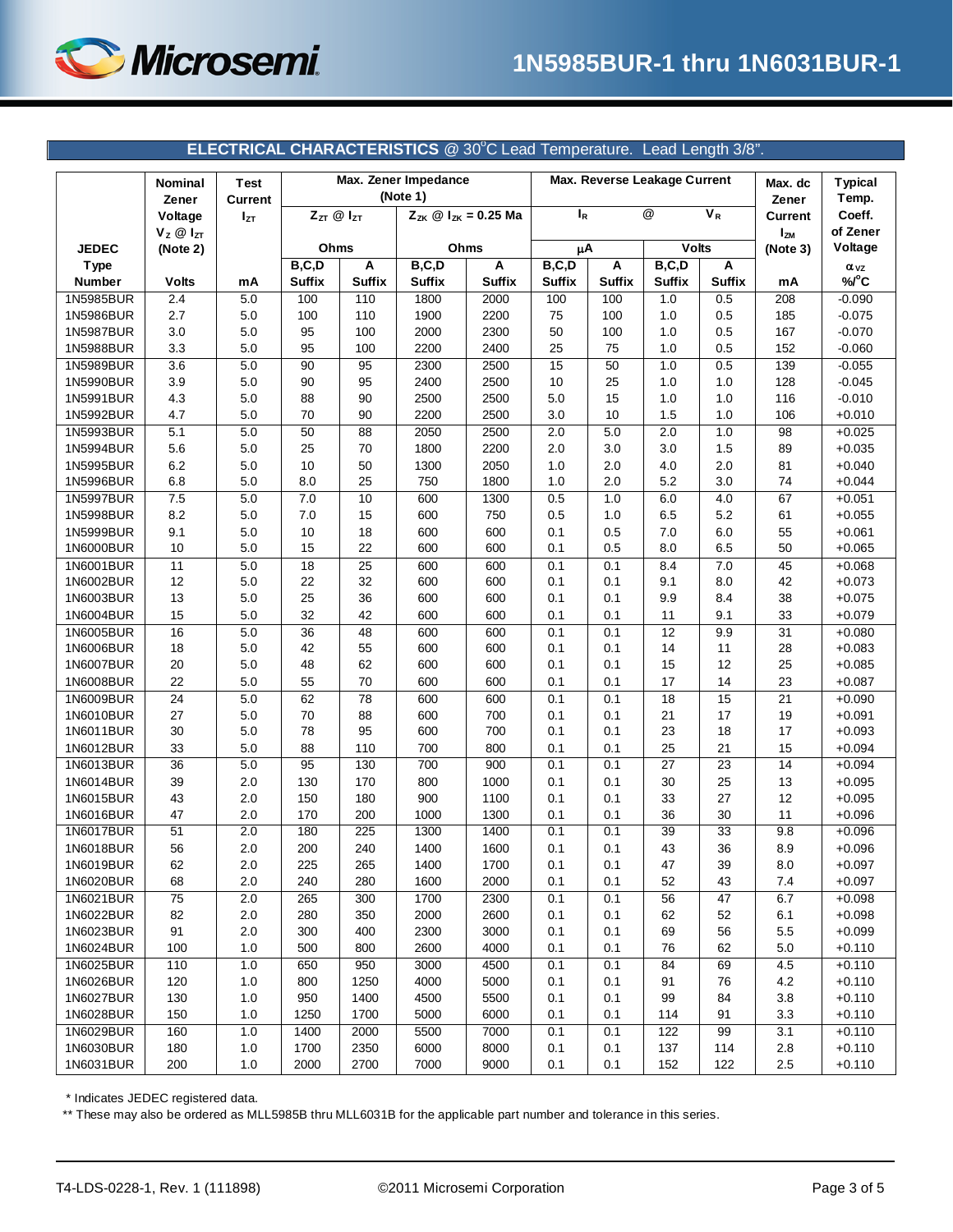

#### **NOTES:**

- 1. Zener impedance is derived from the 1 kHz ac voltage that results when an ac current having an rms value equal to 10% of dc Zener current ( $I_{ZT}$  or  $I_{ZK}$ ) is superimposed on  $I_{ZT}$  or  $I_{ZK}$ . See ["MicroNote 202"](http://www.microsemi.com/en/sites/default/files/micnotes/202.pdf) for dynamic impedance variation with other operating currents.
- 2. Voltage measurements to be performed 20 seconds after application of the dc test current.
- 3. The maximum Zener current  $I_{ZM}$  shown is for the nominal voltages. The following formula can be used to determine the worst case current for any tolerance device:

$$
I_{ZM} = \frac{P}{V_{ZM}}
$$

Where  $V_{ZM}$  is the high end of the voltage tolerance specified and P is the rated power of the device.

#### <span id="page-3-0"></span>**GRAPHS**

<span id="page-3-1"></span>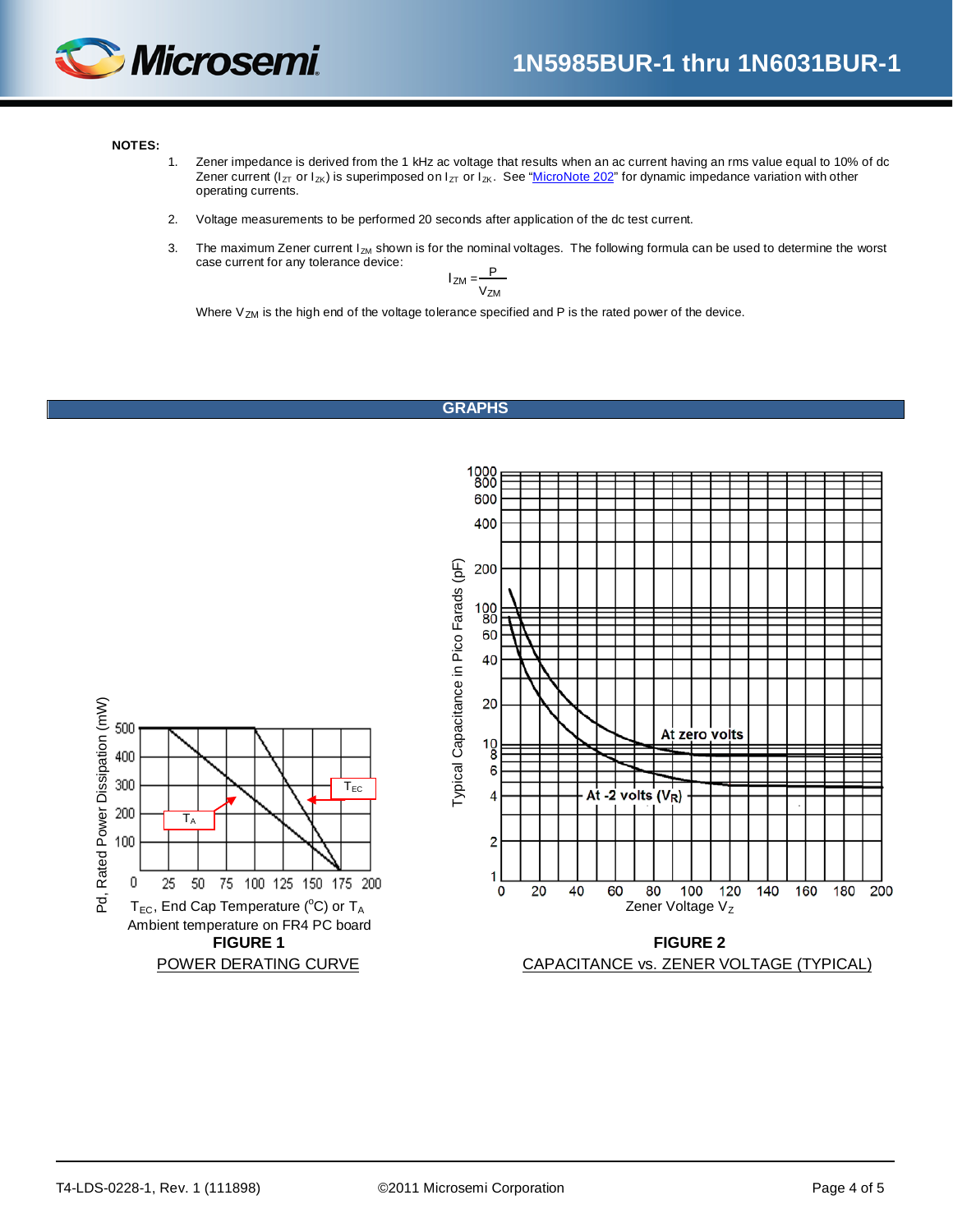<span id="page-4-1"></span>

# **1N5985BUR-1 thru 1N6031BUR-1**

#### **PACKAGE DIMENSIONS**



|     |       | <b>INCH</b> | <b>MILLIMETERS</b> |      |  |  |
|-----|-------|-------------|--------------------|------|--|--|
| DIM | MIN   | MAX         | MIN                | MAX  |  |  |
| А   | 0.063 | 0.067       | 1.60               | 1.70 |  |  |
| в   | 0.130 | 0.146       | 3.30               | 3.70 |  |  |
| C   | 0.016 | 0.022       | 0.41               | 0.55 |  |  |

### **PAD LAYOUT**

<span id="page-4-0"></span>

|   | <b>INCH</b> | mm   |
|---|-------------|------|
| А | .200        | 5.08 |
| в | .055        | 1.40 |
| c | .080        | 2.03 |